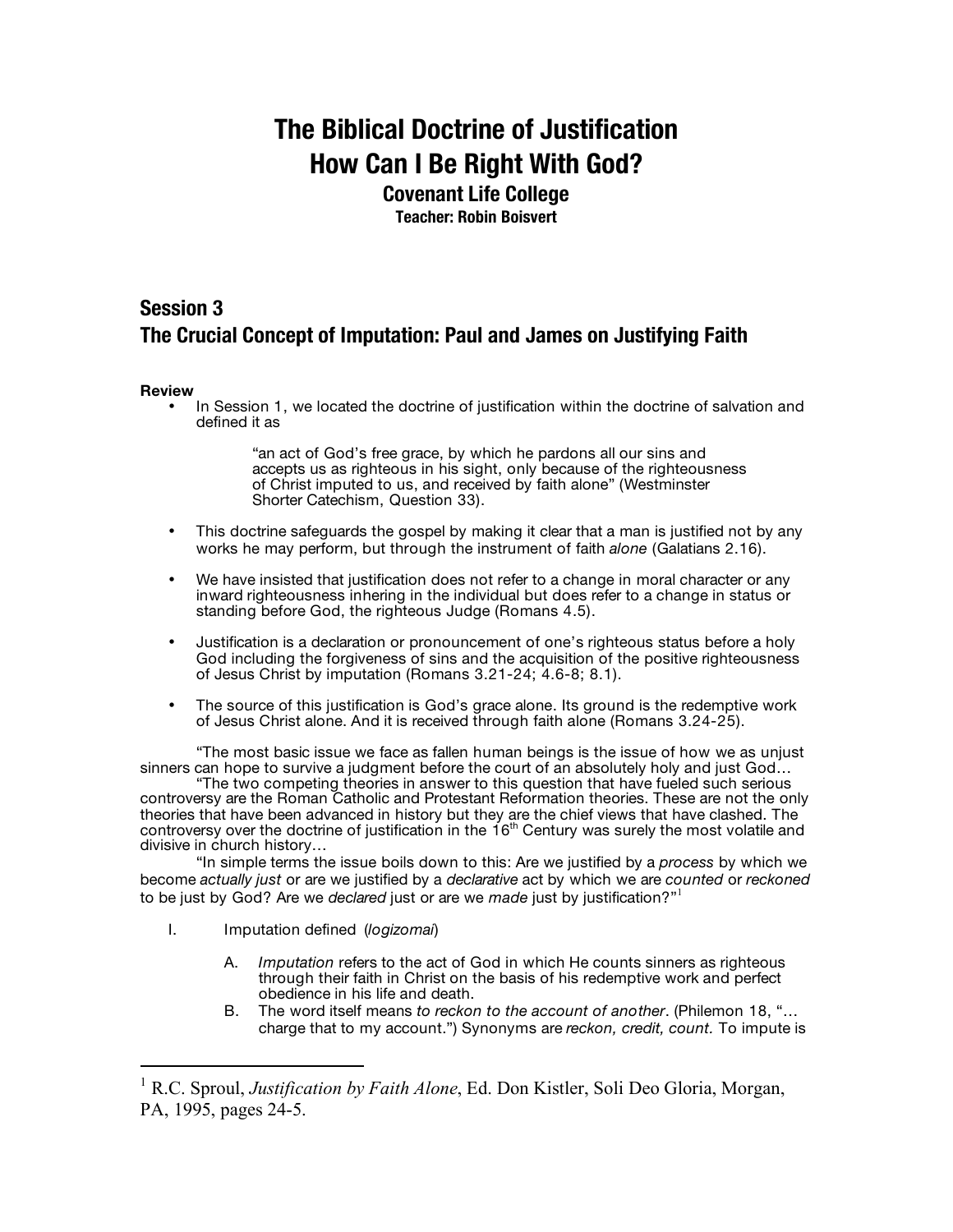to regard as belonging to, therefore to cause it to belong to someone. E.g. God counted Adam's guilt as belonging to us. Since He is the ultimate Judge and his thoughts are always true, it *does* belong to us.

- C. Found in three important theological connections
	- 1. The imputation of Adam's sin to mankind (Romans 5.12-21). Original/inherited sin.
	- 2. The imputation of man's sin to Christ (Isaiah 53.5-6, 11-12; 2 Corinthians 5.21; 1 Peter 2.24).
	- 3. The imputation of the righteousness of God to believers in Christ (cf. Romans 3.21-5.21; 4.3).
- II. Contrasted with *infusion*
	- A. *Infusion* helps us understand the Roman Catholic view of justification.
	- It refers to an idea of justification whereby God actually puts his righteousness into us and changes our moral character, thus *making us* righteous (as contrasted with being *declared* righteous).
	- C. In this way, justification is fused (confused) with sanctification and even
	- D. In the Roman Catholic view, for justification to begin, a person must be baptized. Then (the adult) must continue to have faith. And this must not be merely *fiduciary faith* (trust in Christ alone), but faith in the entire divine revelation of truth, that is the teaching of the R. Catholic Church.
	- E. Baptism is the primary instrumental cause of justification in this system. But since we all sin and make shipwreck of our faith, we must then make use of "the second plank," the instrument of justification—the sacrament of penance.
	- F. The problem is more than just semantics. For if justification is not clearly distinguished from sanctification, we will lose sight of the gospel of grace as Paul showed in his letter to the Galatians. Justification becomes a combination of God's work and ours. Justification then admits of varying degrees—it can increase or decrease depending on my obedience. But if this is the case, how may I know if I am sufficiently justified? I can never be sure whether or not I am in a state of grace. 'Works-righteousness' is the inevitable result of this, however much I may try to appeal to sacramental grace. This was precisely Luther's dilemma.
	- G. "A true view of justification is the dividing line between the biblical gospel of salvation by faith alone and all other false gospels based on works." 2
- III. Paul and James on justifying faith
	- A. The apparent problem: Paul says, "a man is justified by faith apart from the works of the law" (Romans 3.28), while James says, "You see that a man is justified by works and not by faith alone" (James 2.24). See James 2.14-26.
	- B. "Three possibilities have been suggested: 1) James is combating Paul's teaching; 2) James is combating an antinomian misconception of Paul's teaching about justification; 3) they are dealing with different problems and therefore do not contradict each other."<sup>3</sup> Since James was most likely written before Romans, the third solution is most likely.<sup>4</sup>
	- C. Paul was treating the problem of those who were trusting in their own righteousness and how God justifies the ungodly. James was dealing with those who make a mere profession of faith. "… Paul was dealing with people who wanted to make sanctification part of the basis for their justification, whereas James was dealing with people who wanted to be justified without being sanctified."<sup>5</sup>

<sup>2</sup> Wayne Grudem, *Systematic Theology*, Zondervan Publishing, 1994, p. 722. <sup>3</sup> Anthony Hoekema, *Saved By Grace*, Eerdmans Publishing, 1989, p. 160.

 $<sup>4</sup>$  Ibid, p. 161.</sup>

<sup>5</sup> Philip Ryken, *The Message of Salvation*, InterVarsity Press, Downers Grove, 2001, p. 203.